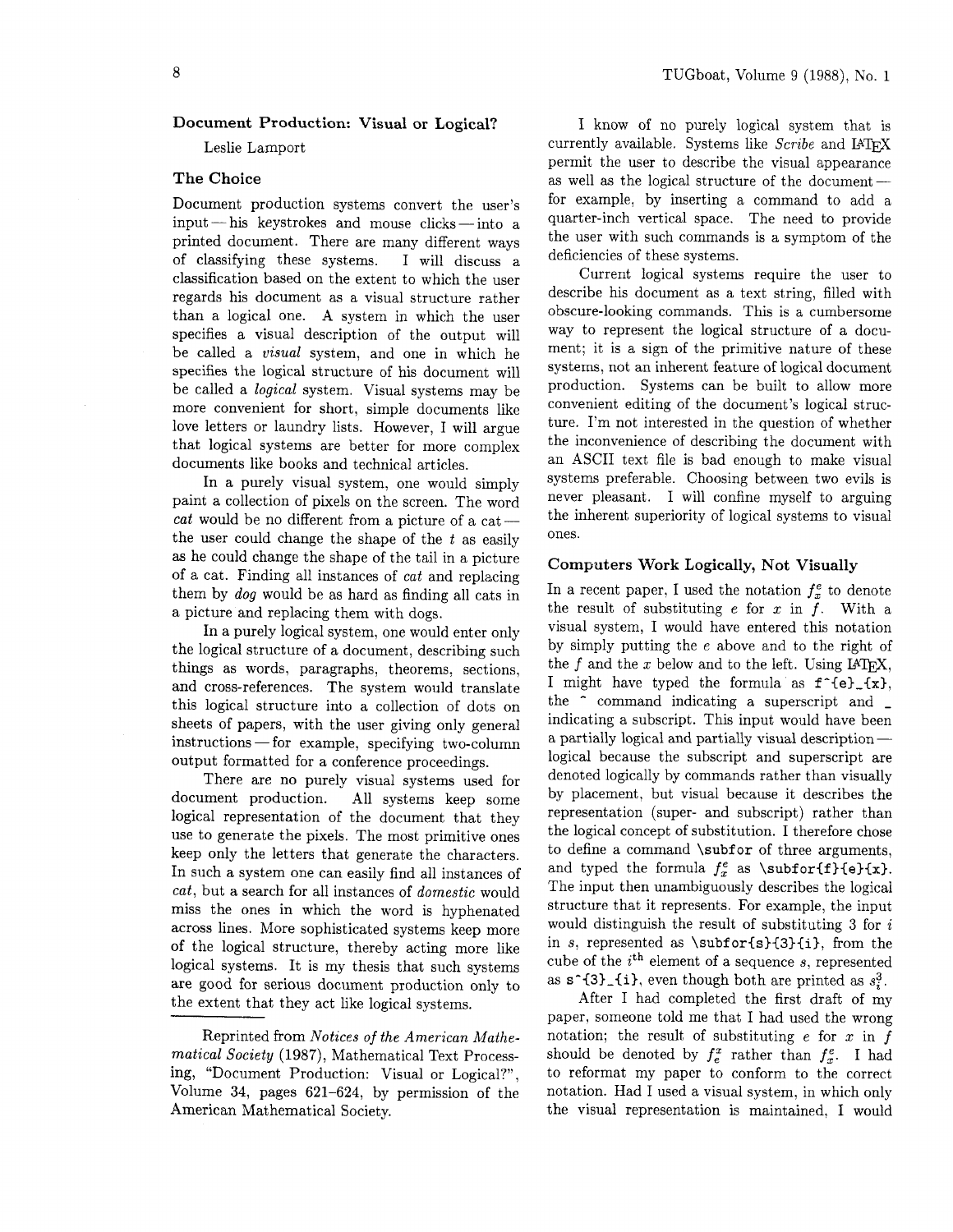have had to examine every page visually to find all instances of the notation and changed each one individually. Had I used the half-logical method, entering  $f^{\dagger}(e)$   $\{x\}$ , I could have written a program to find all text strings of the form  $\dots$   $\hat{f} \dots$   $\hat{f} \dots$ and allow me to choose whether to transform it. (Human intervention would still be required to prevent changing the cube of  $s_i$  to  $s_3$ .) Having chosen a logical representation, I merely had to prevent changing the cube of  $s_i$  to  $s_3$ .) Having<br>thosen a logical representation, I merely had to<br>thange the definition of the \subfor command - a simple change at a single point in the text.

The ease of making the change when the notation was represented logically rather than visually was no fluke; it was a consequence of the fundamental fact that computers are good at processing logical information, but bad at processing visual information. Recognizing that  $f_x^e$  is a single logical entity with three components is a difficult problem of artificial intelligence if one is given only the visual representation, but it is a trivial programming exercise if  $f_x^e$  is represented as \subfor{f}{e}{x}.

#### **Writing or Formatting?**

The purpose of writing is to convey ideas to the reader. The worst aspect of visual systems is that they subvert the process of communicating ideas by encouraging the writer to concentrate on form rather than content. Ideas are conveyed by the logical structure of the text; the function of the visual format is to display this structure. The author should be concerned with the structure, not any particular visual representation.

Visual systems encourage the user to substitute formatting for good writing. A simple example is the use of vertical space. If there's an awkward transition from one paragraph to the next. the user of a visual system can simply add some vertical space between the paragraphs. But, what does this space accomplish? The awkward transition is still there; the reader is still jarred by it. The extra space simply declares that there is an awkward transition and the author is either too lazy or too bad a writer to fix it.

An awkward transition is a symptom of a poorly structured document; it can be fixed only by restructuring the document. A logical system forces the writer to think in terms of the document's logical structure; it doesn't give him the illusion that he is accomplishing anything with cosmetic formatting changes.

#### **Phosphors or Ink?**

Proponents of many visual systems boast that they let the user work with an exact replica of the printed page. In fact, a serious drawback of many visual systems is that they force the user to work with an exact replica of the printed page. When the author is editing his document, he becomes a reader. Like any reader, he wants to be presented with the document in a format that is easy to read. A format that is adapted to the printed page is a poor one for a screen. Phosphors are different from ink, and a screen is not a piece of paper; it is not easy to read a picture of a printed page on a screen.

A computer screen differs from a printed page in many ways, including resolution, width, and the availability of different colors. Each of these differences implies differences in the way information should be displayed. In addition to the differences in the two media. the presence of a computer behind the screen also has striking implications. Consider the problem of pagination. One of the worst features of books is the splitting of text across pages. It would be easier to read a document straight through. from front to back, if it were printed as a continuous scroll. We use books rather than scrolls because they are easier to produce and because documents are not always read in such a linear fashion. The computer offers the best of both worlds. We can scroll through text, avoiding distracting page breaks, and still move easily to another part of the document. It is senseless to use a computer to simulate a book, complete with page breaks.

A typical writer of technical material spends two to eight hours per page writing. He spends much of that time looking at the representation of the document on his screen. A visual system that forces the writer to view on his screen a version formatted for paper makes his task harder.

## **Who Should do the Formatting?**

Logical systems attempt to remove formatting concerns from the author. The author specifies only the general form of the output -technical report,  $j$  iournal article, etc. — while the system makes the actual formatting decisions — amount of paragraph indentation, amount of space above a displayed equation, etc. Visual systems give free rein to the author's artistic tendencies, allowing him to format everything as he wishes. This would be fine if documents were meant to be displayed on walls and admired for their aesthetic qualities, but they're not.